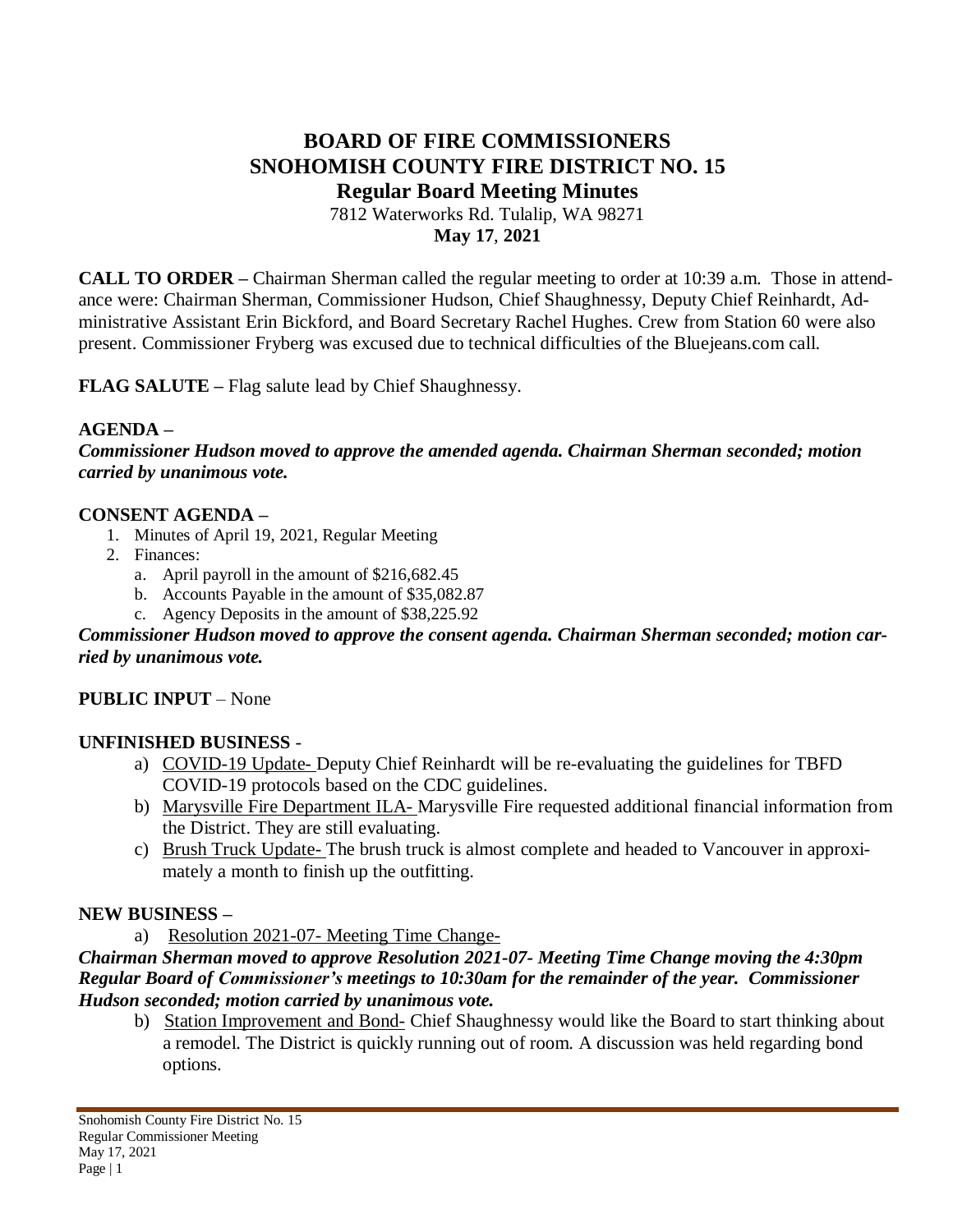c) Getchell Fire ILA- A discussion was held about becoming a pass through agency for the wildland program with Getchell Fire.

Chairman Sherman moved to allow the District to enter into an ILA with Getchell Fire for wildland pur*poses. Commissioner Hudson seconded; motion carried by unanimous vote.*

d) Vaccine Incentive- A discussion was held regarding a vaccine incentive for District employees. *Chairman Sherman moved to approve the one-time vaccination incentive of \$300 for any District employee who has received the complete COVID-19 vaccination. Commissioner Hudson seconded; motion carried by unanimous vote.*

- e) Hat Island Fire- Chairman Sherman advised the Board that the Hat Island Fire Chief has contacted him about a possible contract for services with TBFD. Further discussions will be had before entering into any contract for services.
- f) FM Office- A letter was sent to the Fire Marshal's Office regarding a large gathering possibly against fire code. Chairman Sherman advised that it had been taken care of.
- g) Skagit County FM Office- The Skagit Co. Fire Marshall's office asked for help from the TBFD fire marshal. This would be cost neutral for the District. Further discussions will be had regarding this.
- h) NFPA Goals- A discussion was held regarding the NFPA standard of cover.

### *Chairman Sherman moved to adopt the NFPA minimum standard of cover. Commissioner Hudson seconded; motion carried by unanimous vote.*

i) Harborview- Firefighter Chavez will be the next TBFD employee starting paramedic school at Harborview sometime next year*.*

### **COMMUNICATIONS –**

a) Chief's Report- Chief Shaughnessy gave a brief update on a several items.

- TBFD received a grant from the Tulalip Tribes for a new drone which will be coming soon.
- The three new hires successfully completed the Snohomish County Fire Academy. Their swearing in will be sometime next month.

**GOOD OF THE ORDER –** Chief Shaughnessy thanked the Crews for doing a great job over the last year with all of the changes and extra work due to COVID-19. Chairman Sherman also noted how proud he is of where the District is at.

## **EXECUTIVE SESSION –** None

### **ANNOUNCEMENTS –**

- **a)** Due to technical difficulties with Bluejeans.com, the meeting was not broadcast. At this time, no further meetings will be held on Bluejeans.com unless a need to do so arises.
- **b)** Next Commissioner meeting was scheduled for June 14, 2021, however the meeting will be moved to try and incorporate the swearing in ceremony for the new hires. The date and time will be announced as soon as possible.